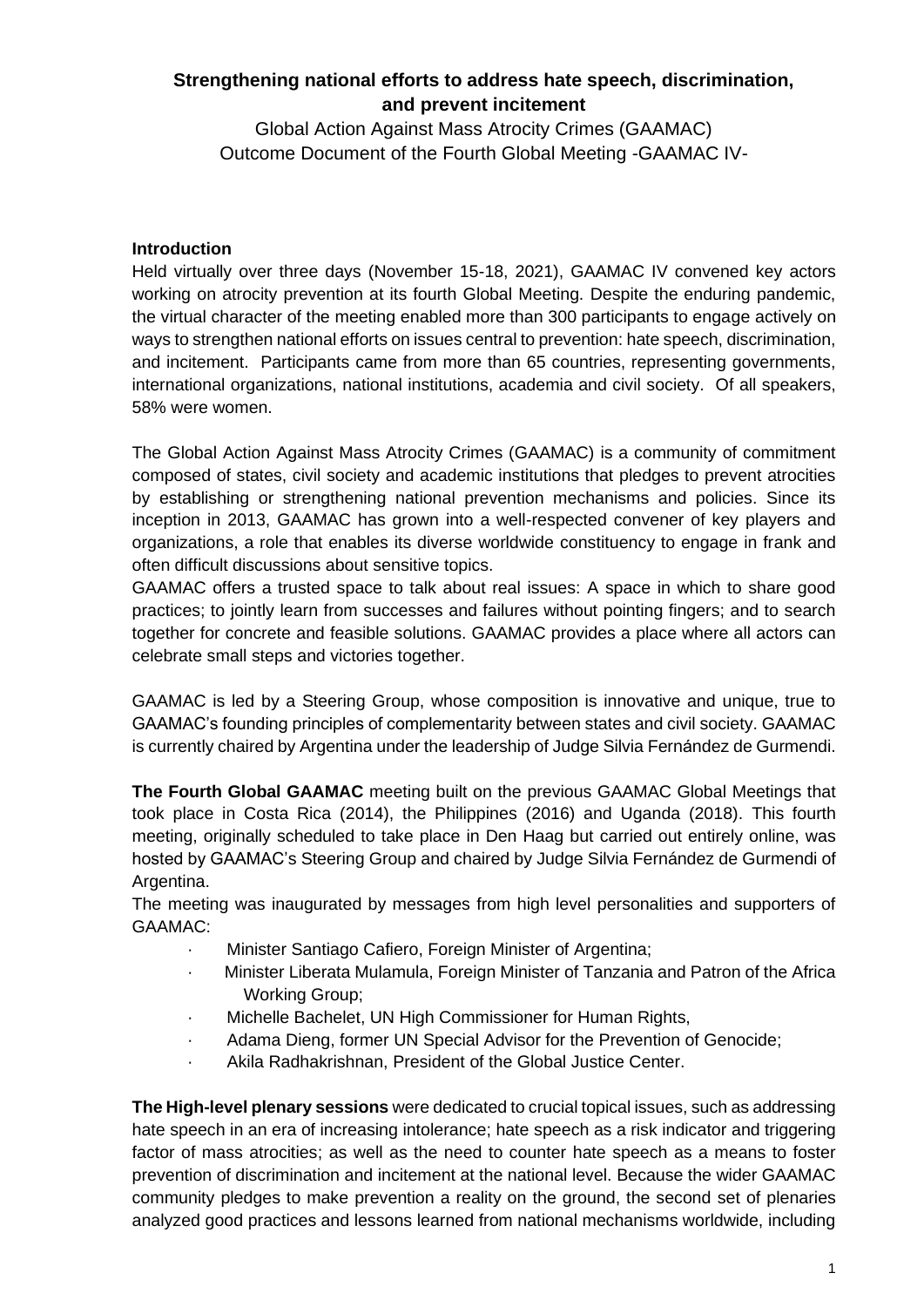those from the European Continent and experts from the Organization for Security and Cooperation in Europe (OSCE) and the United Nations Educational, Scientific and Cultural Organization (UNESCO). Promising examples on how to tackle the complexities of shaping atrocity prevention from the ground up were discussed among all participants, including those reporting on the work of GAAMAC's Regional Initiatives.

**During the 15 workshops** held by the diverse GAAMAC Community of Commitment including governments, institutions, members of parliament, academia, experts from the UN human rights bodies and partners provided participants with lively, focused and horizontal exchanges. A robust interaction took place between and among guest experts, practitioners and participants. Insights were shared and recommendations were formulated which are integrated in this GAMAC IV outcome document.

**The Innovation Square** convened participants around concrete initiatives in the field of atrocity prevention that have already been implemented around the world. In this dedicated space, participants were exposed to many prevention processes and initiatives carried out by the very diverse and innovative GAAMAC worldwide community of practice.

During the last day plenary, a preview of the draft GAAMAC IV outcome document was shared with participants who were invited to send their comments and suggested revisions.

## **Hate speech, discrimination and incitement: what it is, how to address it and how to prevent it**

During the plenary sessions, participants underlined the urgent need for a joint conceptual and normative understanding of hate speech, discrimination and incitement. They insisted on the importance of realizing joint and mutually complementary initiatives, framed in concrete and efficient terms to address the current challenges and gaps. Such complementary and internationally coordinated action is key to increasing the opportunities for exchanging lessons learned and promoting good practices around the globe. Atrocity prevention is a global challenge and as such must be addressed at the global, regional and national levels. It follows then that hate speech, discrimination and incitement - what it is, how to prevent it  $-$  must become part of the multilateral and regional agendas and be regularly discussed in multilateral and regional fora so that the policies and decisions to be implemented at the national level can be made effective and influential. While recognizing that hate speech, discrimination and incitement take different forms in different cultural contexts and societies, participants also acknowledged that Europe is now significantly challenged by these issues. There was a sense that participants wanted to contribute to the International Day for Countering Hate Speech on the 18<sup>th</sup> of June 2022.

International human rights instruments, covenants and treaties, notably Art. 19 and 20 of the International Covenant on Civil and Political Rights (ICCPR), are useful tools to address and prevent hate speech, discrimination and incitement. This normative and legal framework, through a human rights-based approach, respects the delicate balance between the prevention of hate speech, discrimination and incitement and the freedom of expression. To coordinate related efforts globally, the United Nations Secretary General has further launched in June 2019 the United Nations Strategy and Plan of Action on Hate Speech. The strategy recognizes that over the past 75 years, hate speech has been a precursor to atrocity crimes, including genocide, from Rwanda to Bosnia to Cambodia.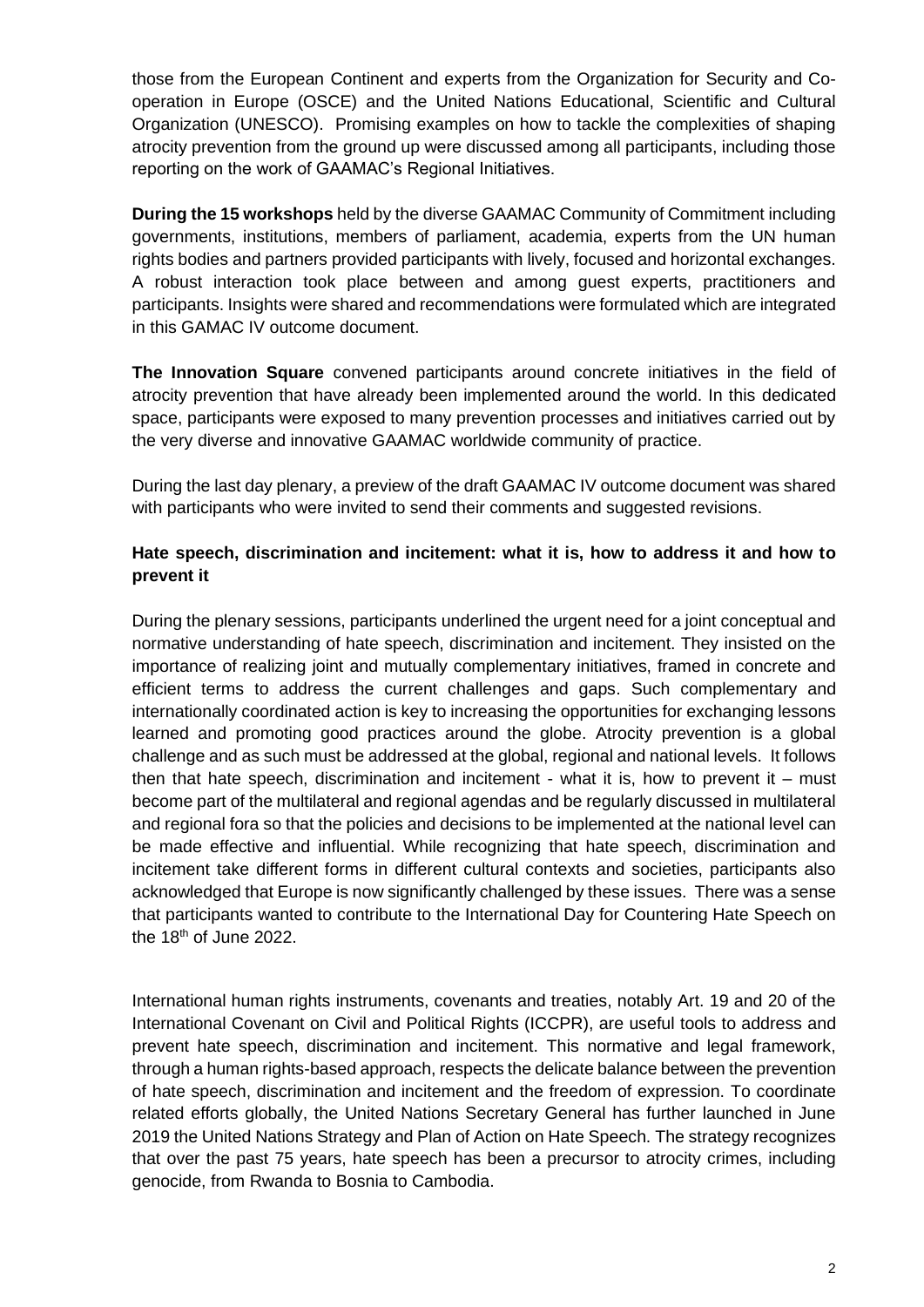These human rights instruments, covenants and treaties notably the International Covenant on Civil and Political Rights (ICCPR) must be universally ratified and implemented throughout the world.

There is an intrinsic relationship between the prevention of hate speech, discrimination, and incitement and the consolidation of democracy: Successful prevention can happen only through democratic public policies and these, in turn, will contribute to strengthening democracy and the sense of common good.

Hate speech, as well as incitement, often uses and spreads false information, thus practicing disinformation. Although social media fuels, accelerates and spreads hate speech, this vehicle does not create it. In certain regions, most hate speech is produced and disseminated by State actors. In this sense, hate speech builds on the existence of all forms of prejudice and maximizes their reach. It may incite certain behaviors against constructed figures of the other- -who may become an enemy--and incitement may generate a "license to kill" this despised person who is no longer considered an equal human being. Similar patterns have been reflected in conspiracy narratives and myths. Participants recalled that this pronounced trend in the phenomena of hate speech is precisely the reason why hate speech, discrimination and incitement constitute serious early warning signals on a path that could lead to the commission of violence, and eventually atrocities.

Hate speech in essence is both a risk indicator and a triggering factor in the commission of atrocity crimes.

Participants emphasized two processes that are essential to preventing and combating hate speech and incitement. The first is dialogue, empathetic listening and education programs that target all levels of education aimed to strengthen and empower people, in particular the youth, to exert critical and autonomous judgement and to resist fake news, disinformation, hate speech and inducements to incitement. The second is the establishment of a robust legal accountability framework for both individuals and corporations. Indeed, corporate responsibility and individual accountability are key factors in determining whether or not the private sector can manage social media and communication tools in a responsible and ethical manner. Training of professionals and public servants and awareness-raising campaigns as well as education need to take place in all different spheres of society in order to empower actors to protect democracy, manage diversity, promote human rights, and rapidly address hate speech, discriminatory language, messages of incitement and fake news.

While governments must be fully engaged, in line with their core protection responsibility, the creation of national prevention mechanisms and policies convening all actors involved, is key to making prevention a reality on the ground. These national prevention approaches will allow each society to design and implement locally grounded and tailor-made initiatives, policies and laws that enjoy legitimacy and credibility, generate trust and empower a culture and practice of democracy. Among others, these initiatives will compel technology companies and their outreach platforms to develop clear guidelines that provide adequate and efficient tools to address hate speech, fake news, discrimination and incitement messages. Such national prevention platforms must seek to convene the diversity of actors across societies and empower them to take initiatives in their respective fields.

#### **Main recommendations from the Workshops**

**Gender-based hate speech**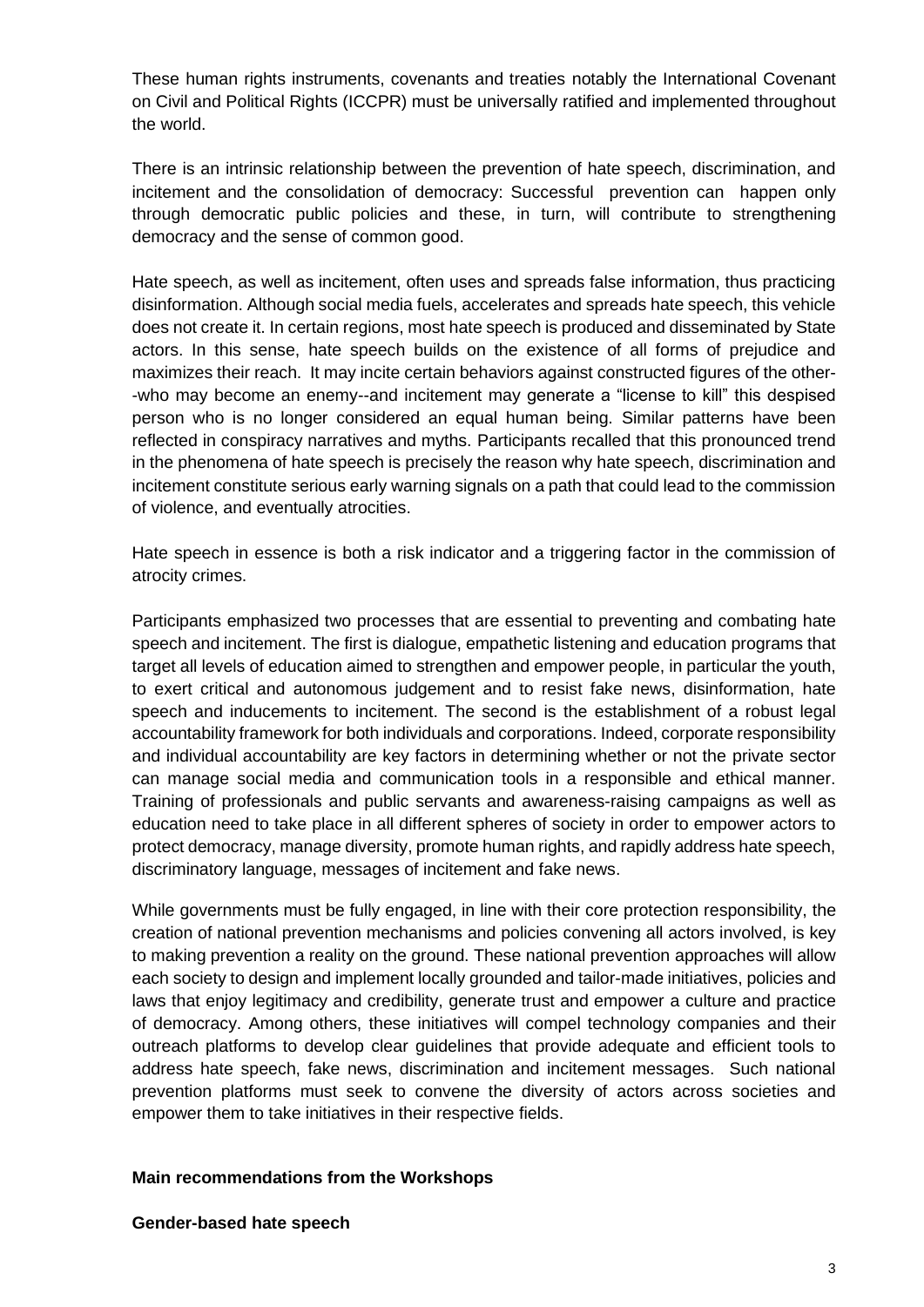Hate speech continues to target women disproportionately, based on their leadership roles, religion, sexual orientation and race. Toxic masculinities in different contexts can lead to dehumanization of the other and glorification of violence, justifying systematic rape and use of torture as a form of ethnic cleansing. Toxic masculinities may also serve to reshape and distort history by reconstructing false nationalistic narratives. Participants stressed the need to develop a more in-depth gender-based approach to assess and prevent hate speech against women in social media and other forms.

Furthermore, participants recommended that policy papers, including specific recommendations, be produced to better understand the relation between gender-based violence and hate speech and discrimination.

Participants recommended the development of training and programs that focus on key understandings about gender-inflected hate speech within security institutions, schools and private companies, complemented by the establishment of clear legal frameworks providing accountability and redress for survivors, targeted and harmed.

## **Hate speech as a risk indicator and a triggering factor in the commission of atrocity crimes**

The Holocaust, the Rwandan Genocide, as other genocides, did not happen overnight: They were the result of prior decades of distortion, fake news, propaganda and conspiracy theories- -creating an "other" to be rejected and/or eliminated.

Education about genocide, promoted for instance by UNESCO, can deepen reflection about these issues that continue to affect societies around the world, such as the power of extremist ideologies, propaganda, and group-targeted hate speech and violence, by developing understanding of the their role in facilitating past atrocity crimes. By studying the past, learners can explore the techniques used to manipulate a society through propaganda, disinformation and hate speech.

Participants agreed that there is a clear link between disinformation, fake news and hate speech, stressing the need that technology companies and social media platforms ought to increase their efforts to counter fake news online and develop more robust policies on the matter.

In noting the urgency of time, participants recommend adopting timely measures to promote accountability of social media companies: legal frameworks are urgently needed to ensure that social media companies endorse their legal responsibilities in the spreading of fake news and hate speech corporate. Global monitors are needed who can recognize the diverse patterns and expectations of different societies. It requires the practice of civil courage to engage in such social monitoring on the internet.

Participants recommended that IHRA and GAAMAC work closer together in a mutually complementary alliance so the "never again" would not become a reality on the ground today or into the future.

In contexts where atrocities are happening or have happened, participants underlined the crucial importance of realizing holistic transitional justice; establishing the facts, listening to the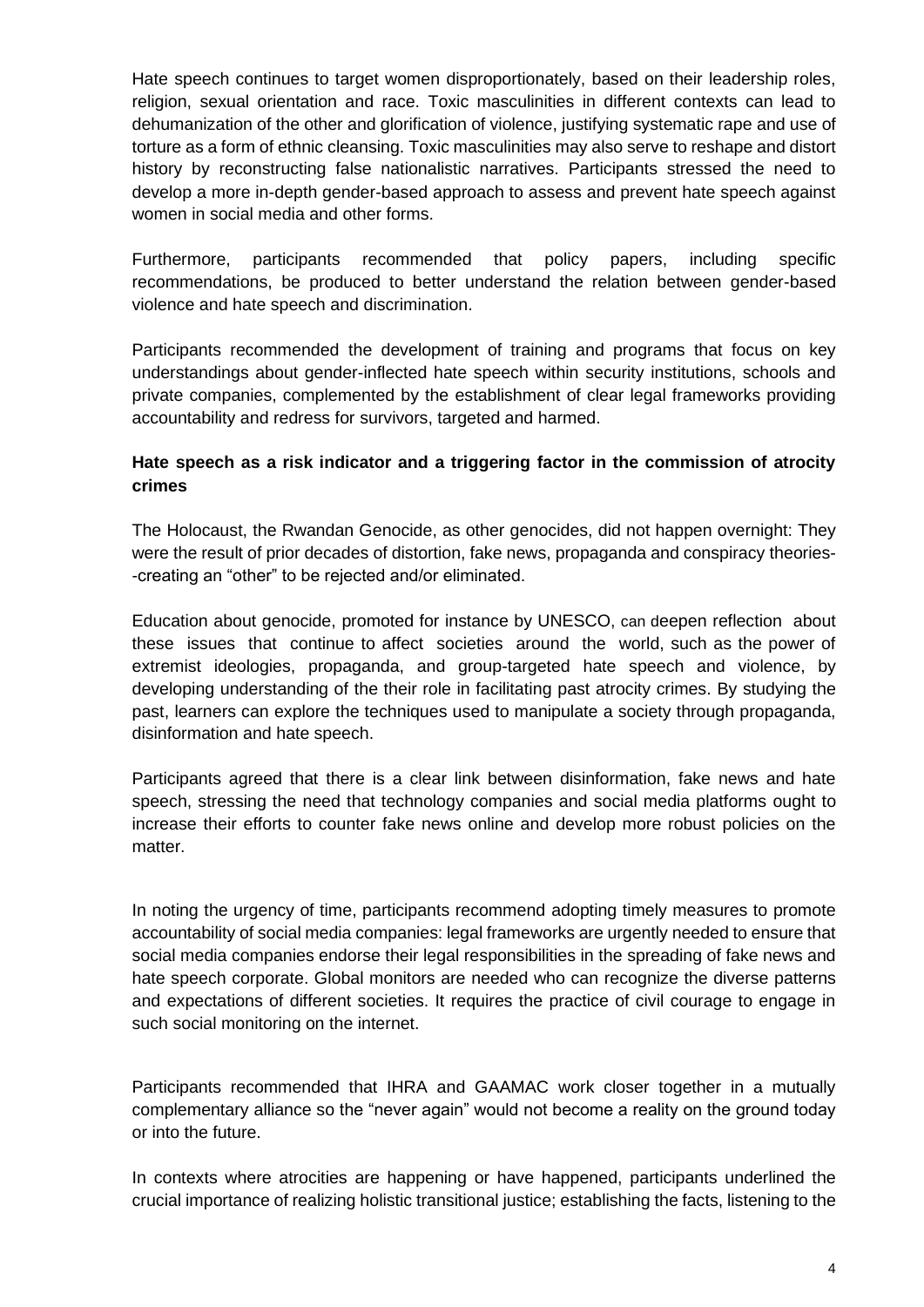narratives of the affected communities, providing reparation, creating processes of administrative, legal and restorative justice, and proceeding to institutional reforms.

#### **Addressing hate speech, a whole of society effort**

A key policy in the prevention of atrocities must be the promotion of increased efforts in the field of education, and, particularly, in education programs for the youth as well as the involvement of youth in finding solutions.

Participants therefore recommended that the United Nations Educational, Scientific and Cultural Organization (UNESCO) and GAMMAC maximize their collaboration efforts to reinforce national and international prevention efforts through education in human rights, global citizenship and in promotion of peace.

Participants recommended that collective efforts be undertaken in the full implementation of Sustainable Development Goal 4 (Quality education) and notably on the achievement of Target 4.7, by promoting of a culture of peace and non-violence, global citizenship and appreciation of cultural diversity through education.

Education systems should integrate specific and evidenced-based educational interventions that explicitly address hate speech at all levels of education – from early-childhood to tertiary levels, in formal and non-formal settings, including through lifelong learning.

Media and Information Literacy can strengthen the resilience of learners to hate speech, and build their capacity to recognize and counter mis- and dis-information, violent extremism and conspiracy theories, and teachers should be supported through training and resources to adopt approaches that highlight multi-perspectivity, and the voices of people and groups affected by identity-based hatred and violence.

Education can be employed to dehumanize certain groups and discriminate against vulnerable groups in societies, including in Rwanda prior to the 1994 genocide of the Tutsi. Hate speech and exclusionary narratives should be removed from curricula, textbooks and educational resources. Those who incite hatred and violence, instil fear and commit atrocities, must be held accountable, including by using education as a tool of justice.

These interventions should complement other educational policies, such as programs that aim to end all forms of violence in schools, prevent the spread of violent extremist ideologies and promote respect for diversity<sup>1</sup>.

Participants invited the GAAMAC community of practice to convene events such as awareness-raising and to develop ascertainment capacities in order to promote and develop robust prevention efforts worldwide through education, such as laid out in UNESCO's policy guidance on "educating about the Holocaust and preventing genocide" and the forthcoming policy guide on "Addressing hate speech through education", developed jointly with the United Nations Office for the Prevention of Genocide and the Responsibility to Protect.

<sup>1</sup> Conclusions UNESCO 26 October 2021 Global Ministerial Conference on Addressing hate speech through education:<https://unesdoc.unesco.org/ark:/48223/pf0000379729> [https://en.unesco.org/news/addressing-hate-speech-through-education-global-education-ministers](https://en.unesco.org/news/addressing-hate-speech-through-education-global-education-ministers-conference)[conference](https://en.unesco.org/news/addressing-hate-speech-through-education-global-education-ministers-conference)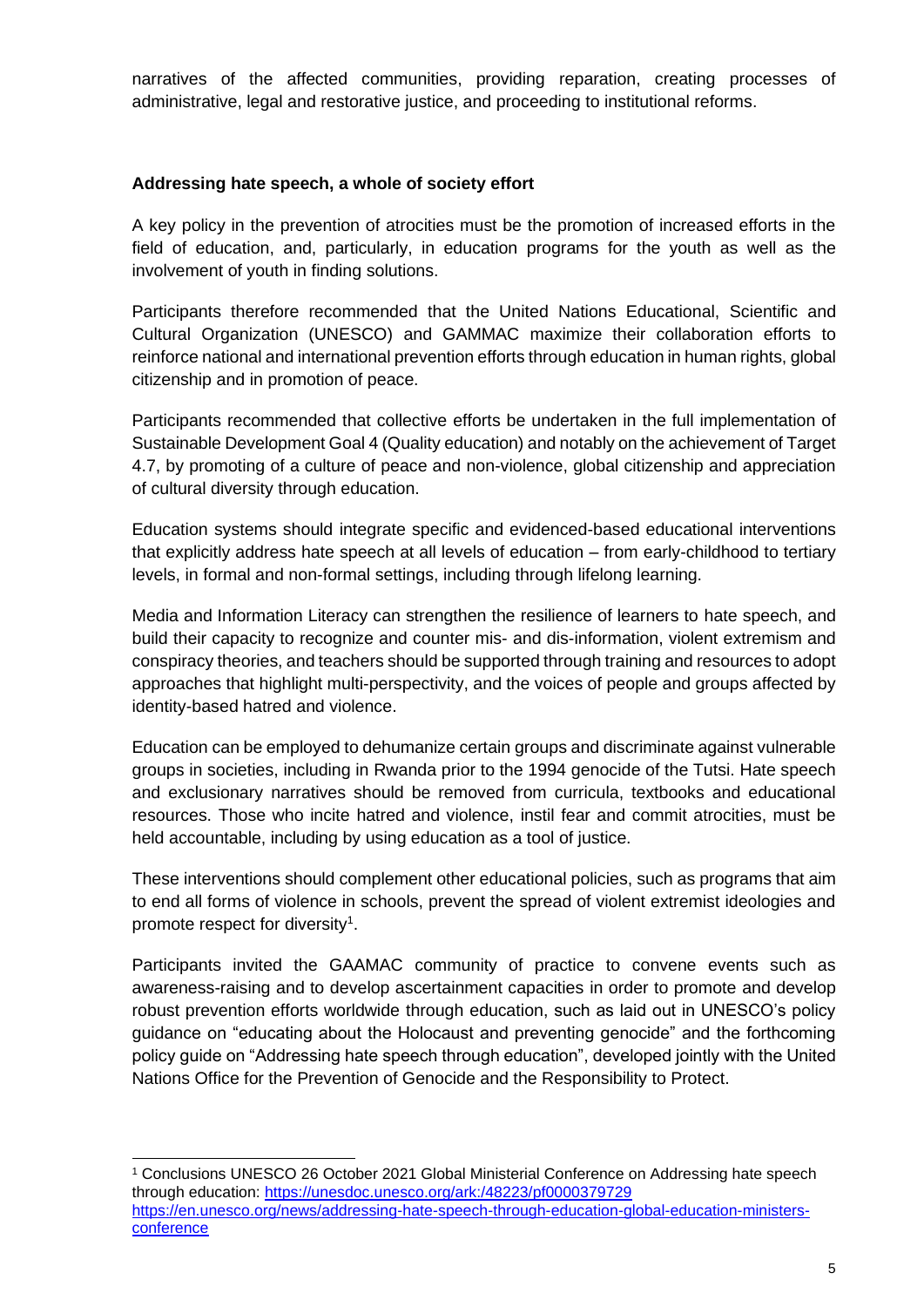In fulfilling their responsibilities to protect all citizens, participants urged states, regional and multilateral entities to include prevention of hate speech, discrimination and incitement in their agendas.

For this, participants recommended supporting national prevention mechanisms taking into account local values and identifying the main current needs, such as the promotion of peace, fairness, and minority rights along with constructive management of diversity and efforts to eliminate public usage of language promoting identity-based violence.

## **Hate speech, discrimination and incitement against minorities and other vulnerable groups**

Participants recommended appointing officials trained in using an atrocity prevention lens in all institutions dealing with minorities and other vulnerable groups, such as security, justice, and education. Minorities and other vulnerable groups, among these migrants, refugees and asylum seekers, are under increased risk due to the surge in hate speech, discrimination and incitement and experience threats, or even worse, in many contexts and in particular in Europe.

In Europe, participants pointed out, some minorities, among them the Roma community continue to suffer ongoing cultural, structural and direct violence through mechanisms of hate speech and discrimination. Despite current efforts, participants stressed that the Roma/Sinti community and other vulnerable groups and minorities must be fully included in these efforts to implement existing legal frameworks and undertake massive education programs on diversity, and constructive management thereof. Furthermore, participants called on States to ratify and to fully implement the Indigenous and Tribal Peoples Convention (International Labour Organization Convention 169).

Cultural acceptance of the LGBTI persons remains globally low, and they remain among the most vulnerable groups to stigmatization, violence and discrimination. Participants agreed that more needs to be done from states to carry out more robust and effective anti-discrimination and awareness campaigns on these issues, promoting education values anchored in the concepts of inclusion, empathy and diversity.

Successful prevention and tackling of hate and discrimination against religious minorities happens when different religions, via religious leaders, come together and interreligious dialogue is initiated. There was broad consensus among participants that national prevention mechanisms should stress further the huge potential for the prevention of mass atrocities that lies within interreligious dialogue, thus calling for religious leaders to engage more actively on it, recognizing the great difference that religious leadership can make for the prevention agenda.

Furthermore, GAAMAC, as a platform of actors joining collective efforts, participants recommended that GAAMAC could encourage new initiatives in Europe to raise moral and legal/normative standards in different European organisations to implement existing obligations to prevent identity-based violence and promote diversity. This platform could also aim to connect like-minded groups online, to enhance connectivity and promote bridging of existing initiatives.

## **Ways forward: continuing engaging GAAMAC's Community through Thematic and Regional Initiatives**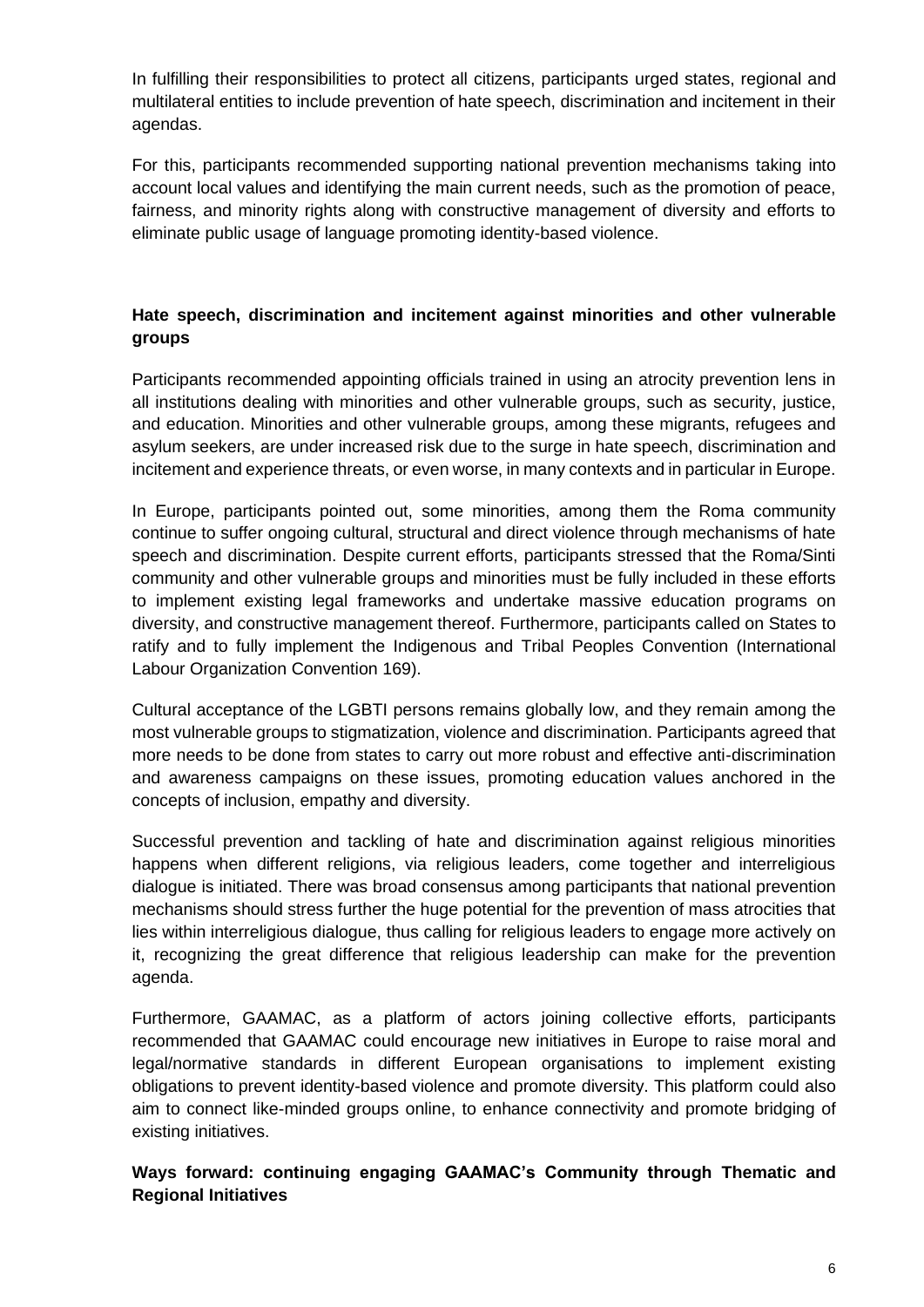The contributions by the GAAMAC regional initiatives were again a highlight of the global meeting. These initiatives allow states and CSOs to work together in order to be better equipped to face specific challenges in their regions, to produce concrete and measurable inputs and results, including analytic elaborations of the issues at stake. Together, these regional initiatives develop concrete solutions to address issues, to exchange good practices and lessons learned from past failures, and to promote nationally owned atrocity prevention architectures and policies complementary to existing regional and multilateral efforts.

During GAAMAC IV, the Africa Working Group (AWG) shared its progress report in increasing knowledge and awareness on atrocity prevention through the dissemination of the "Manual on Best Practices for the Establishment and Management of National Mechanisms for Genocide and Mass Atrocities Prevention" amongst the armed and security forces and members of parliament in Côte d'Ivoire. The AWG also shared its new tools and publications:

- "The training toolkit: establishing and managing national mechanisms for mass atrocity and;
- research on case studies: "The Right to freedom of expression, fake news, hate speech and election violence in Cameroon"; "Mapping elections-related atrocity crimes triggers in Cameroon"; "Addressing COVID-19 misinformation, fake news and hate speech in South Sudan and Nigeria and; "The COVID-19 pandemic as atrocity crime trigger in Africa".

The Americas Group shared the main findings of its Policy Brief on "Lessons learned from armed conflicts in Colombia and Guatemala to prevent violence against girls and women".

The Asia Pacific Study Group shared insights on their recently published research on "Preventing hate speech, incitement and discrimination: lessons on promoting tolerance and respect for diversity in the Asia Pacific".

During the fourth global meeting, the following recommendations emerged from the participants:

- A number of European stakeholders decided to convene again before the end of the year to decide on the formation of a European regional initiative.
- A sub-regional group of key actors in Canada and the United States emerged to work on issues related to discrimination in the North America region. Furthermore, recognizing the need to define prevention more robustly, a working group might be constituted to propose a working paper to enhance the understanding of prevention in action.
- A thematic initiative emerged from GAAMAC IV and recommended conducting research on hate speech and atrocity prevention.
- The Americas Regional Initiative recommended to join efforts with the Latin American Network for Genocide and Atrocity Prevention as well as on the need and potential in promoting and sharing best practices from the Inter-American System of Human Rights.
- The Asia Pacific Study Group will disseminate its research on hate speech as an awareness-raising tool in the region, with the involvement of a variety of actors, including members of parliaments, practitioners, and others.
- The Africa Working Group will continue raising awareness on and support for atrocity prevention through the dissemination of its "Manual on Best Practices for the Establishment and Management of National Mechanisms for Genocide and Mass Atrocities Prevention". The Africa Working Group also suggested conducting a baseline assessment on atrocity prevention actors and status in the region, It also